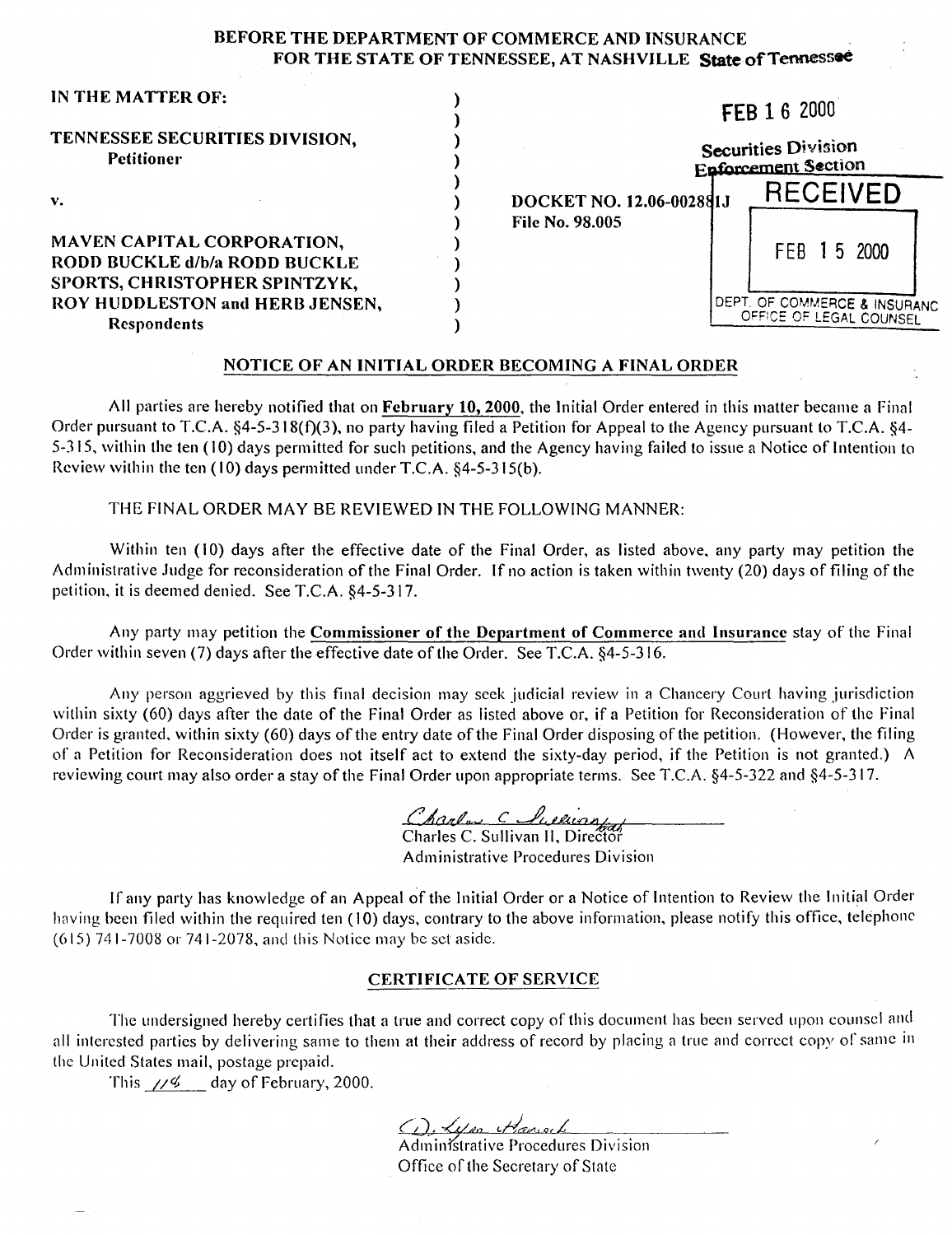# BEFORE THE DEPARTMENT OF COMMERCE AND INSURANCE FOR THE STATE OF TENNESSEE, AT NASHVILLE

DOCKET NO. 12.06-00288IJ File No. 98-005

## ORDER

THIS ORDER IS AN INITIAL ORDER RENDERED BY AN ADMINISTRATIVE JUDGE WITH THE ADMINISTRATIVE PROCEDURES DIVISION.

THE INITIAL ORDER IS NOT A FINAL ORDER BUT SHALL BECOME A FINAL ORDER UNLESS:

I. PARTY FILES A WRITTEN APPEAL OR PETITION FOR RECONSIDERATION WITH THE ADMINISTRATIVE PROCEDURES DIVISION NO LATER THAN February 10, 2000. OR

2. THE AGENCY FILES A WRITTEN NOTICE OF REVIEW WITH THE ADMINISTRATIVE PROCEDURES DIVISION NO LATER THAN February 10,2000.

YOU MUST FILE THE APPEAL, PETITION FOR RECONSIDERATION OR NOTICE OF REVIEW WITH THE ADMINISTRATIVE PROCEDURES DIVISION. THE ADDRESS OF THE ADMINISTRATIVE PROCEDURES DIVISION IS:

# SECRETARY OF STATE ADMINISTRATIVE PROCEDURES DIVISION SUITE I700, JAMES K. POLK BUILDING NASHVILLE, TN 37243-0307

IF YOU HAVE ANY FURTHER QUESTIONS, PLEASE CALL THE ADMINISTRATIVE PROCEDURES DIVISION, 615/741-7008 OR 741-2078. PLEASE CONSULT APPENDIX A AFFIXED TO THE INITIAL ORDER FOR NOTICE OF APPEAL PROCEDURES.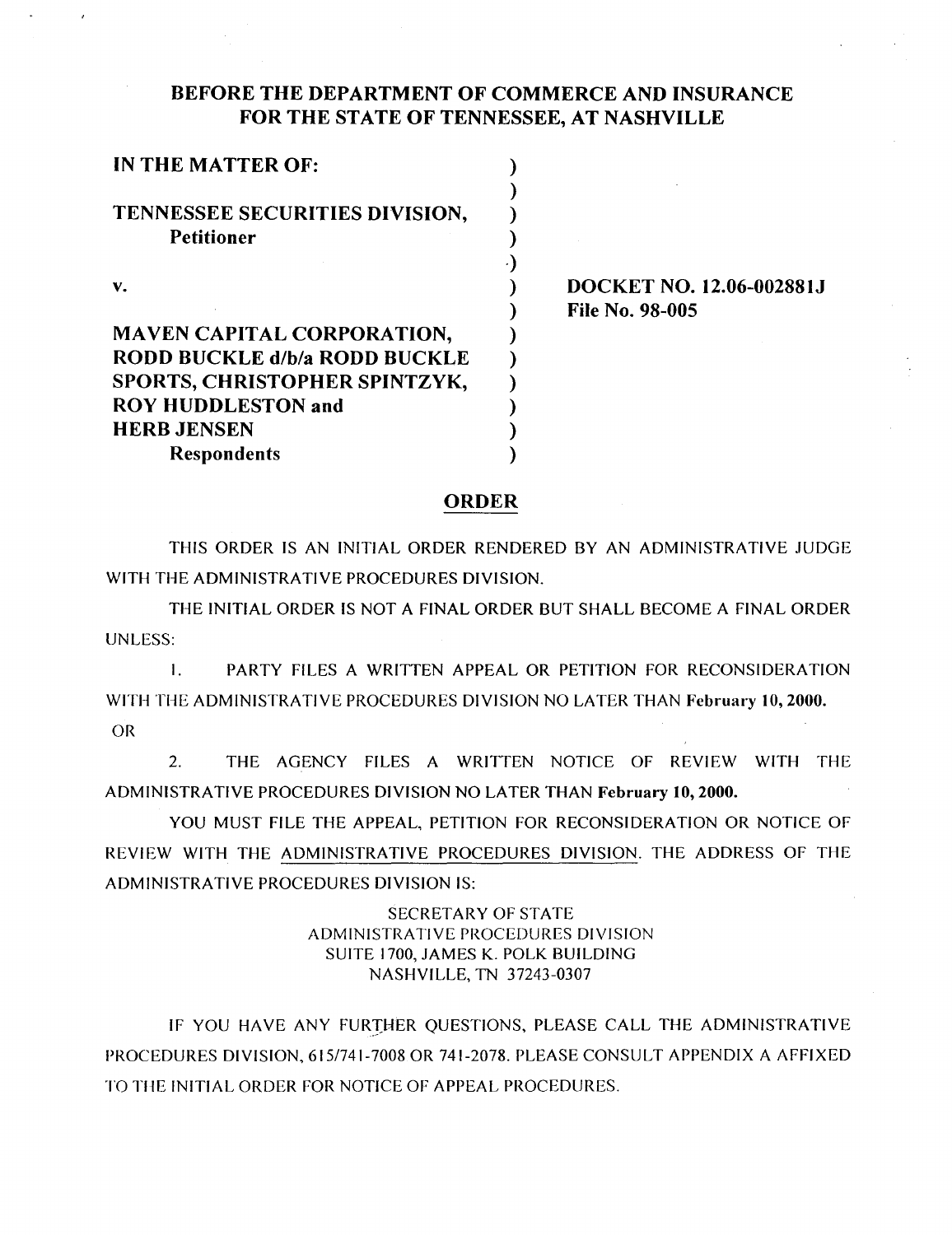|                                                                            | ${}^{RECEIVED}$             |
|----------------------------------------------------------------------------|-----------------------------|
| BEFORE THE DEPARTMENT OF COMMERCE AND INSURANCE                            |                             |
|                                                                            | <b>SECRETARY</b> OF STATE   |
| TENNESSEE SECURITIES DIVISION,                                             |                             |
| petitioner,                                                                |                             |
| v.                                                                         |                             |
|                                                                            | File No. 98-005             |
| <b>MAVEN CAPITAL CORPORATION,</b><br>RODD BUCKLE d/b/a RODD BUCKLE SPORTS, | ⋗<br>UAPA No. 12.06-002881J |
| <b>CHRISTOPHER SPINTZYK,</b>                                               |                             |
| <b>ROY HUDDLESTON and</b>                                                  |                             |
| <b>HERB JENSEN.</b>                                                        |                             |
|                                                                            |                             |
| respondents.                                                               |                             |

#### **NOTICE OF DEFAULT AND INITIAL ORDER**

This matter came on to be heard on the 23d day of September, **1** 999, before the Honorable Thomas G. Stovall, Administrative Judge, assigned by the Secretary of State, and sitting for the Commissioner of the State of Tennessee Department of Commerce and Insurance in Nashville, Tennessee. G. Everett Sinor, Jr., Staff Counsel, represented the petitioner, the Tennessee Securities Division. The respondents, Maven Capital Corporation, Rodd Buckle d/b/a Rodd Buckle Sports, Christopher Spintzyk and Herb Jensen were not present, nor did an attorney or other representative appear on their behalf. Roy Huddleston did personally appear at this hearing, without counsel, and this order pertains and applies to him, save those provisions relating to the default of the other respondents. The subject of the hearing regarded violations of the Tennessee Securities Act of 1980, codified at Tenn. Code Ann.  $\S$ § 48-2-101, et seq.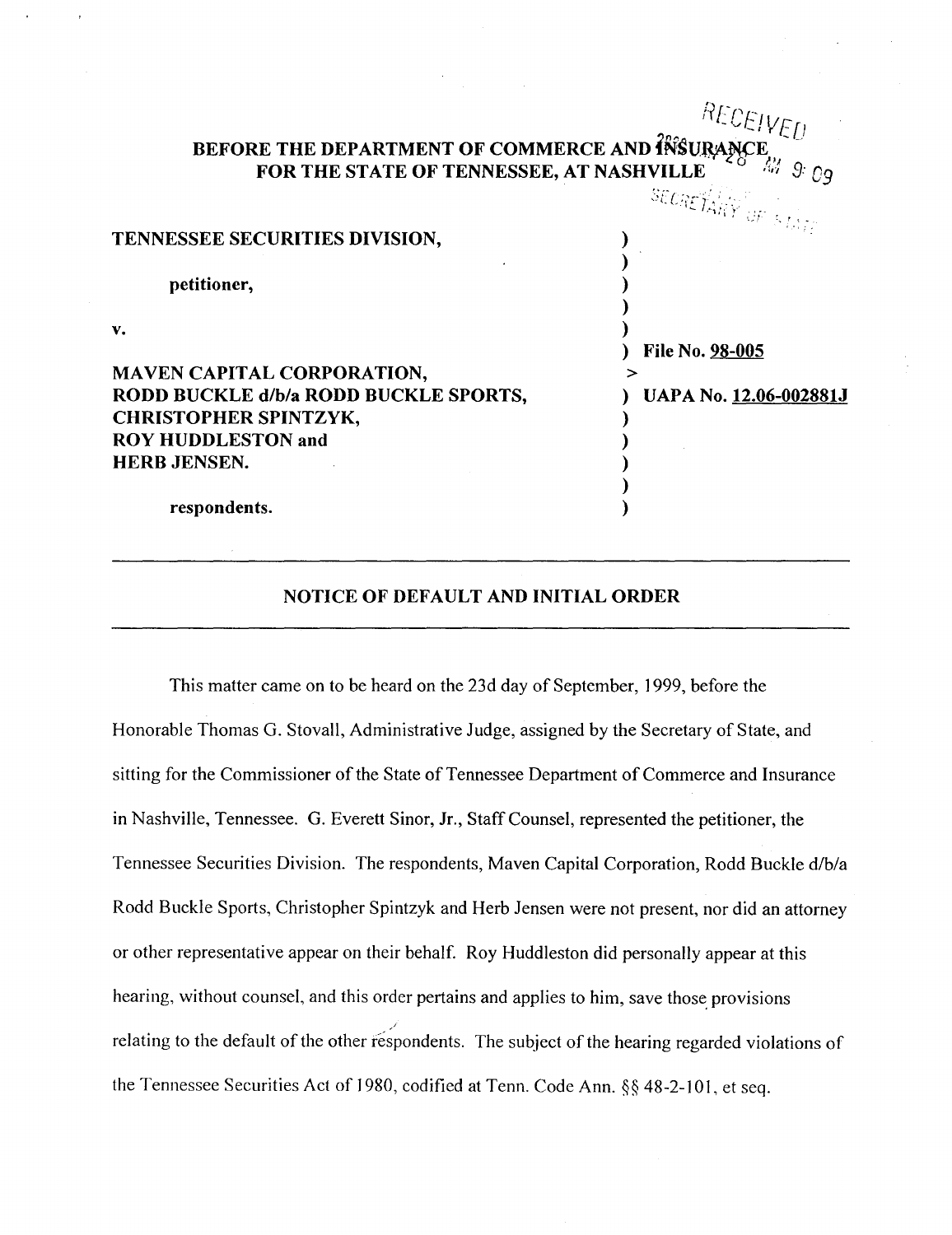[hereinafter the Act], that the petitioner averred that the respondents engaged in. In the petitioner's Complaint and Notice of Hearing, the petitioner prayed that the respondents be ordered, inter alia, to cease and desist in the activities in which they were engaged that violated the Act.

#### I. ORDER OF DEFAULT

This matter was heard upon the petitioner's Motion for Default with respect to the following respondents: Maven Capital Corporation, Rodd Buckle d/b/a Rodd Buckle Sports, Christopher Spintzyk and Herb Jensen, due to such respondents' failure to appear at the hearing after receiving proper notice thereof. The record indicates that the respondents, Maven Capital Corporation, Rodd Buckle d/b/a Rodd Buckle Sports, Christopher Spintzyk and Herb Jensen, received notice of the hearing and were aware of the consequences of their failure to appear. After consideration of the record, it was determined that the petitioner's motion was proper with respect to these respondents. The respondents, Maven Capital Corporation, Rodd Buckle d/b/a Rodd Buckle Sports, Christopher Spintzyk and Herb Jensen, were held in DEFAULT, and the petitioner was permitted to proceed with an uncontested case. No Motion for Default was tendered by the petitioner respecting the respondent, Roy Huddleston, as Mr. Huddleston appeared at the September 23, 1999 hearing.

#### II. FINDINGS OF FACT

This honorable tribunal finds, as a matter of fact, that: .. -~

I. The Petitioner, the Tennessee Securities Division of the Department of Commerce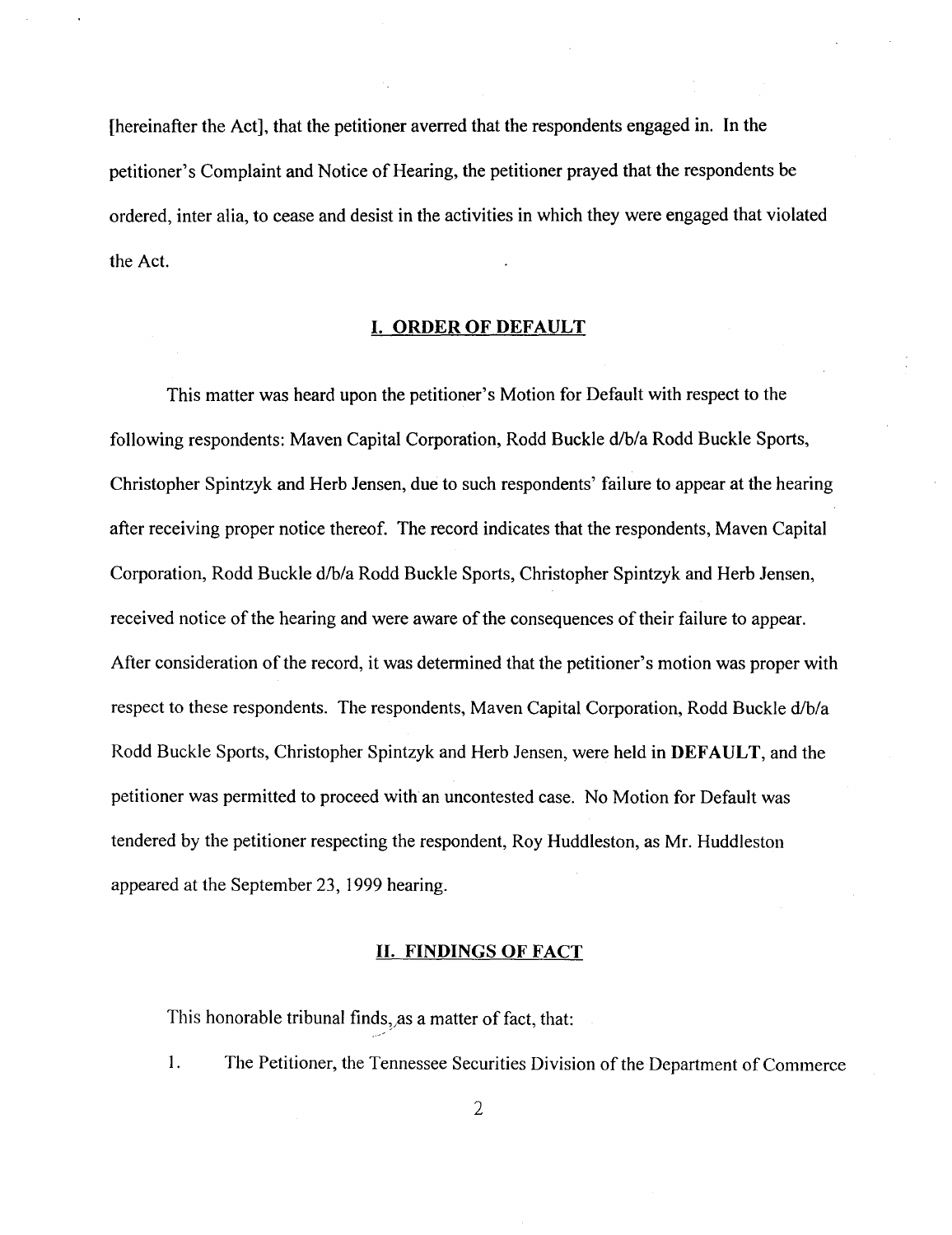and Insurance [hereinafter the Division], is the lawful agent through which the Commissioner administers the Act, and is authorized to bring this action for the protection of the investors and the public. The Division's official residence and place of business is in Nashville, Davidson County, Tennessee;

2. The Respondent, Maven Capital Corporation [hereinafter Maven Capital], is a Tennessee Corporation, originally chartered in this state on the 24th day of February, 1989. Maven Capital has its principal place of business at 1304 Villa Place, Nashville, Tennessee 37212. Maven Capital was not, at times pertinent to the events described herein, registered with the Division as a broker-dealer;

3. The Respondent, Rodd Buckle d/b/a Rodd Buckle Sports [hereinafter Mr. Buckle], was, at times pertinent to the events described herein, President and Chief Executive Officer of Maven Capital. Mr. Buckle lists his business address as Post Office Box 60925, Boulder City, Nevada 89006-0925. Neither Rodd Buckle nor Rodd Buckle Sports were, at times pertinent to the events described herein, registered with the Division as an agent or broker-dealer;

4. The Respondent, Christopher Spintzyk [hereinafter Mr. Spintzyk], was, at times pertinent to the events described herein, in the Investors Relations office of Maven Capital. Mr. Spintzyk lists his business address as Maven Capital's principal place of business, 1304 Villa Place, Nashville, Tennessee 37212. Mr. Spintzyk's current address is believed to be 2941 Nautilus Drive, Nashville, Tennessee 37217. Mr. Spintzyk was not, at times pertinent to the events described herein, registered with the Division as an agent;

5. The Respondent, Roy Huddleston [hereinafter Mr. Huddleston], was, at times pertinent to the events described herein, the Director of Investor Relations for Maven Capital.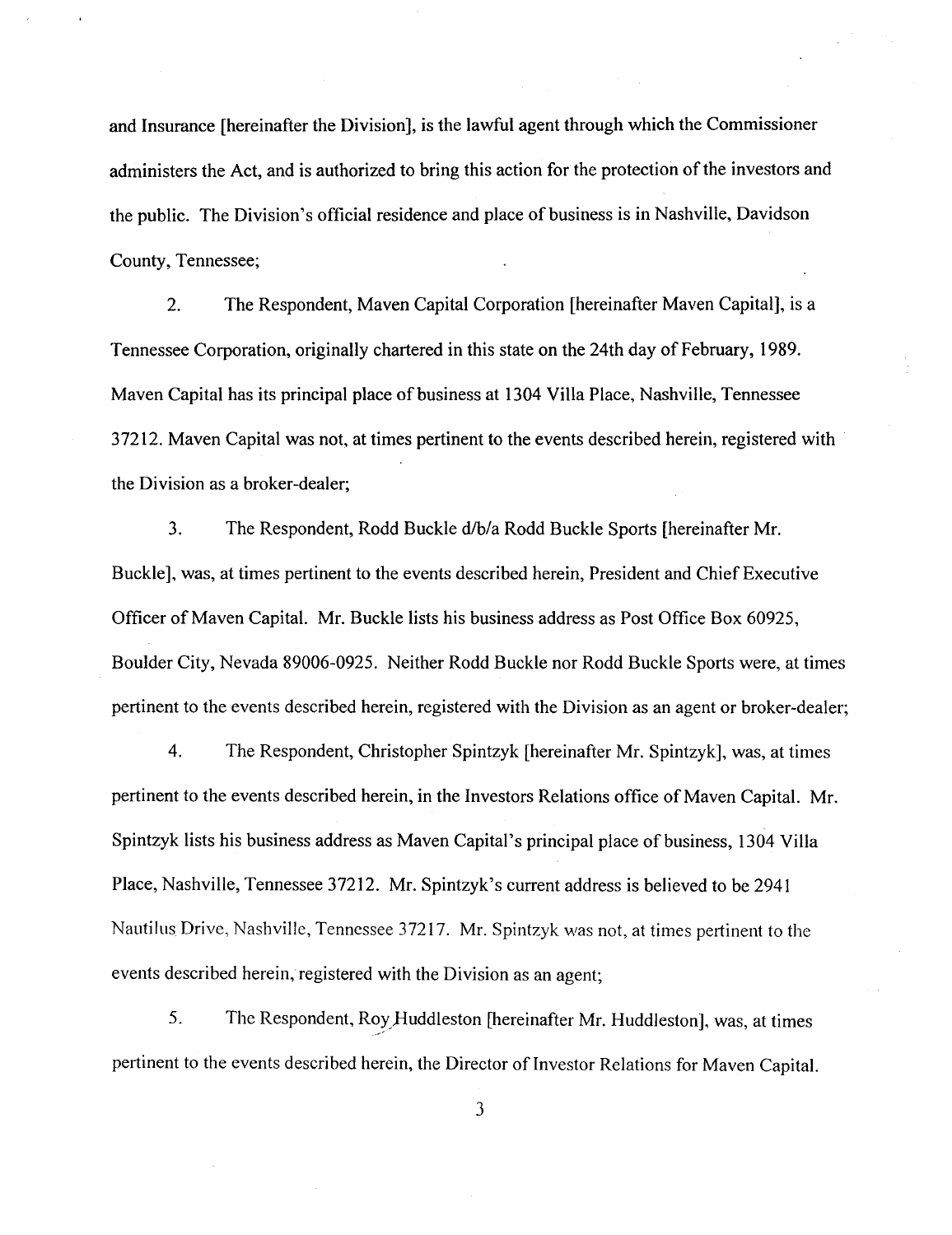Mr. Huddleston lists his business address as Maven Capital's principal place of business, 1304 Villa Place, Nashville, Tennessee 37212. At the September 23, 1999 hearing, Mr. Huddleston represented to this honorable tribunal that his present address was 3387 Mimosa Drive, Nashville, Tennessee. Mr. Huddleston was not, at times pertinent to the events described herein, registered with the Division as an agent;

6. The Respondent, Herb Jensen [hereinafter Mr. Jensen], was, at times pertinent to the events described herein, the Director of Finance for Maven Capital. Mr. Jensen lists his business address as Maven Capital's principal place of business, 1304 Villa Place, Nashville, Tennessee 37212. Mr. Jensen was not, at times pertinent to the events described herein, registered with the Division as an agent;

7. The Respondent, Maven Capital, represents itself to be a Corporation engaged in the business of soliciting capital to be used in an investment scheme. More specifically, Maven Capital markets a plan whereby it contracts with investors to issue and execute a non-recourse promissory note (attached as Exhibit "A" to the petition filed in this matter) in exchange for capital. As a part of this plan, the funds exchanged for the note are used to buy stocks and other similar types of securities. These securities are then used as collateral so that Maven Capital can borrow funds from a financial institution;

8. These borrowed funds are then used in a variety of ways. Maven Capital's marketing literature suggests that the borrowed funds are loaned to Mr. Buckle for use in various gambling enterprises in the State of Nevada. Other evidence presented at the September 23, 1999 hearing suggests that possibly a major portion of the borrowed funds are invested in hotel / .-- and casino holdings related to the gaming industry;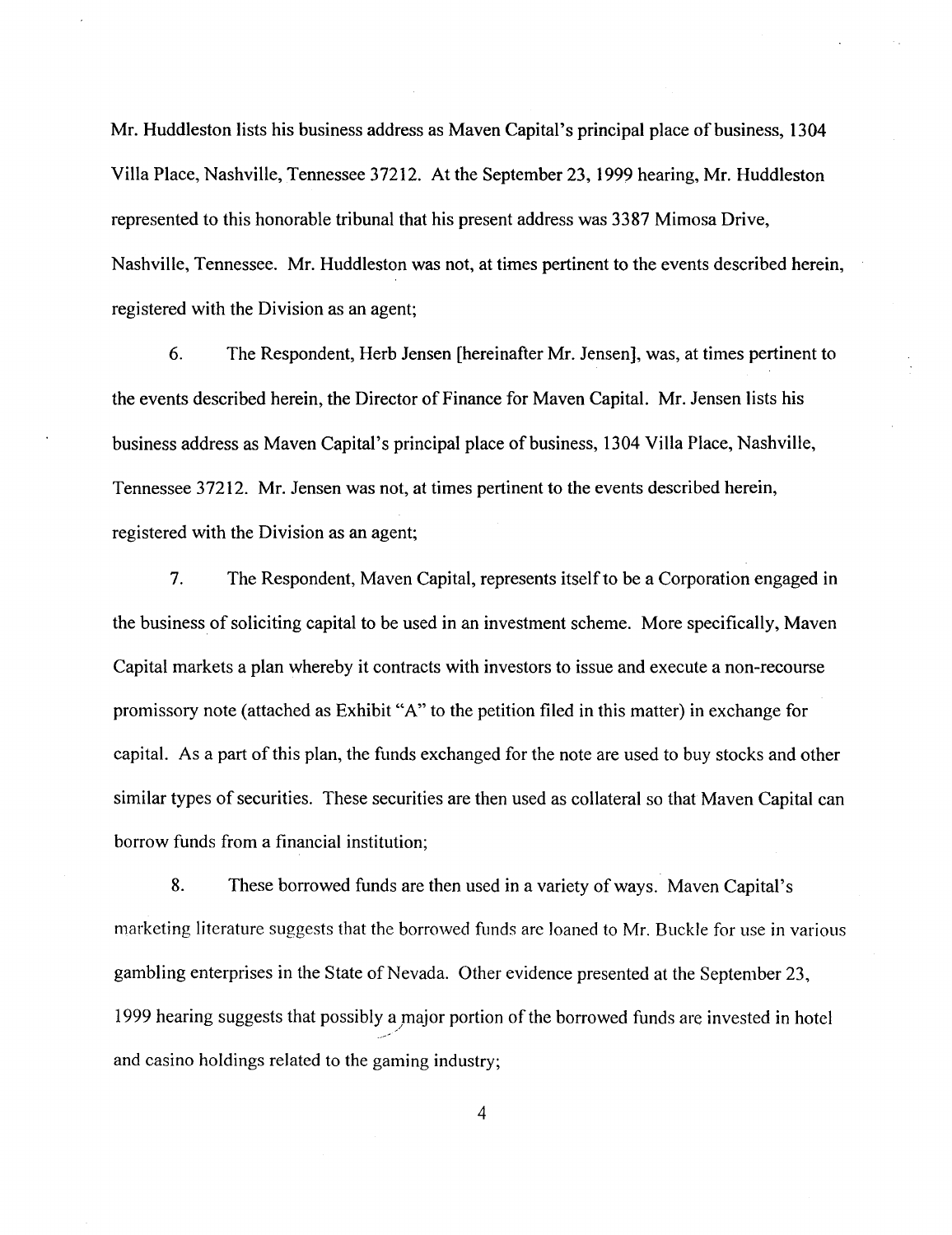9. In much of Maven Capital's marketing literature, it is represented to the potential investor that fifteen percent (15%) of Mr. Buckle's profits that are derived from monies loaned to him by Maven Capital are retained by Mr. Buckle, ten percent (10%) of those profits are retained by Maven Capital, and the remaining seventy-five percent (75%) of the profits are returned to the investor, along with his original investment;

10. Representations are made in marketing literature distributed by Maven Capital, to wit, that the chance of the investment hitting a downward spiral is "absolutely nonexistent," and that it is "highly unlikely" the fund will ever lose because its Money Management System is "calibrated to achieve positive results at a 50% win ratio";

11. The Respondents, Messrs. Buckle, Spintzyk, Huddleston and Jensen, have marketed and sold the non-recourse promissory notes issued by Maven Capital as described, supra, Part II,  $\P$  7, on behalf of Maven Capital and Rodd Buckle Sports;

12. The non-recourse promissory notes described, supra, Part II, 17, are securities as defined by Tenn. Code Ann. § 48-2-1 02(12) and have not been registered with the Division as a security, as sworn to in an Affidavit executed by Cora M. Alston, attached as Exhibit "B" to the petition filed in this matter;

#### III. CONCLUSIONS OF LAW

This honorable tribunal concludes, as a matter of law, that:

1. The Commissioner of the Department of Commerce and Insurance for the State of Tennessee [hereinafter the Commissioner] has jurisdiction pursuant to the Tennessee Securities */.*  Act of 1980, Tenn. Code Ann. §§ 48-2-101, et seq.;

*s*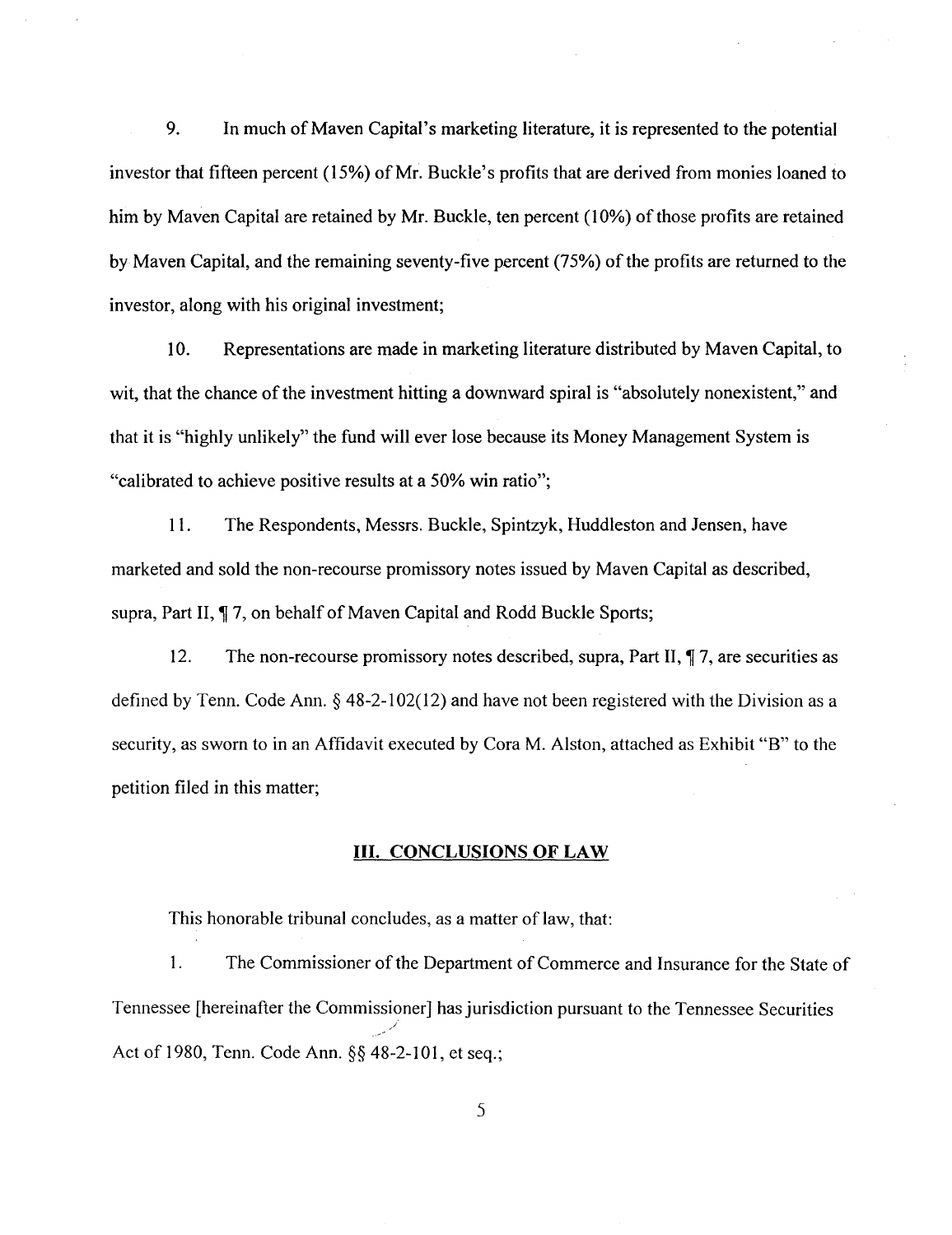2. The Act places the responsibility for the administration of its provisions upon the Commissioner;

3. Tenn. Code Ann.§ 48-2-102(2) states in pertinent part that an agent means any individual, other than a broker-dealer, who is employed, appointed, or authorized by a brokerdealer to sell securities from, in, or into this state and who is paid or given a commission or other remuneration, directly or indirectly, for soliciting a sale of securities to or from any person in this state;

4. Tenn. Code Ann.§ 48-2-102(3) states in pertinent part that a broker-dealer means any person engaged in the business of effecting transactions in securities for the account of others, or any person engaged in the business of buying or selling securities issued by one (I) or more other persons for such person's own account and as part of a regular business rather than in connection with such person's investment activities;

5. Tenn. Code Ann.§ 48-2-102(12) defines a security to mean "any note, stock, treasury stock, bond, debenture, evidence of indebtedness, certificate of interest or participation in any profit-sharing agreement, collateral-trust certificate, preorganization certificate or subscription, transferable share, investment contract, voting-trust certificate, certificate of deposit for a security, certificate of interest or participation in an oil, gas, or mining title or lease or in payments out of production under such a title or lease; or, in general, any interest or instrument commonly known as a 'security,' or any certificate of interest or participation in, temporary or interim certificate for, receipt for, guarantee of, or warrant or right to subscribe to or purchase, any of the foregoing;"

6. Tenn. Code Ann. § 48-2-119 states in pertinent part that whenever it appears to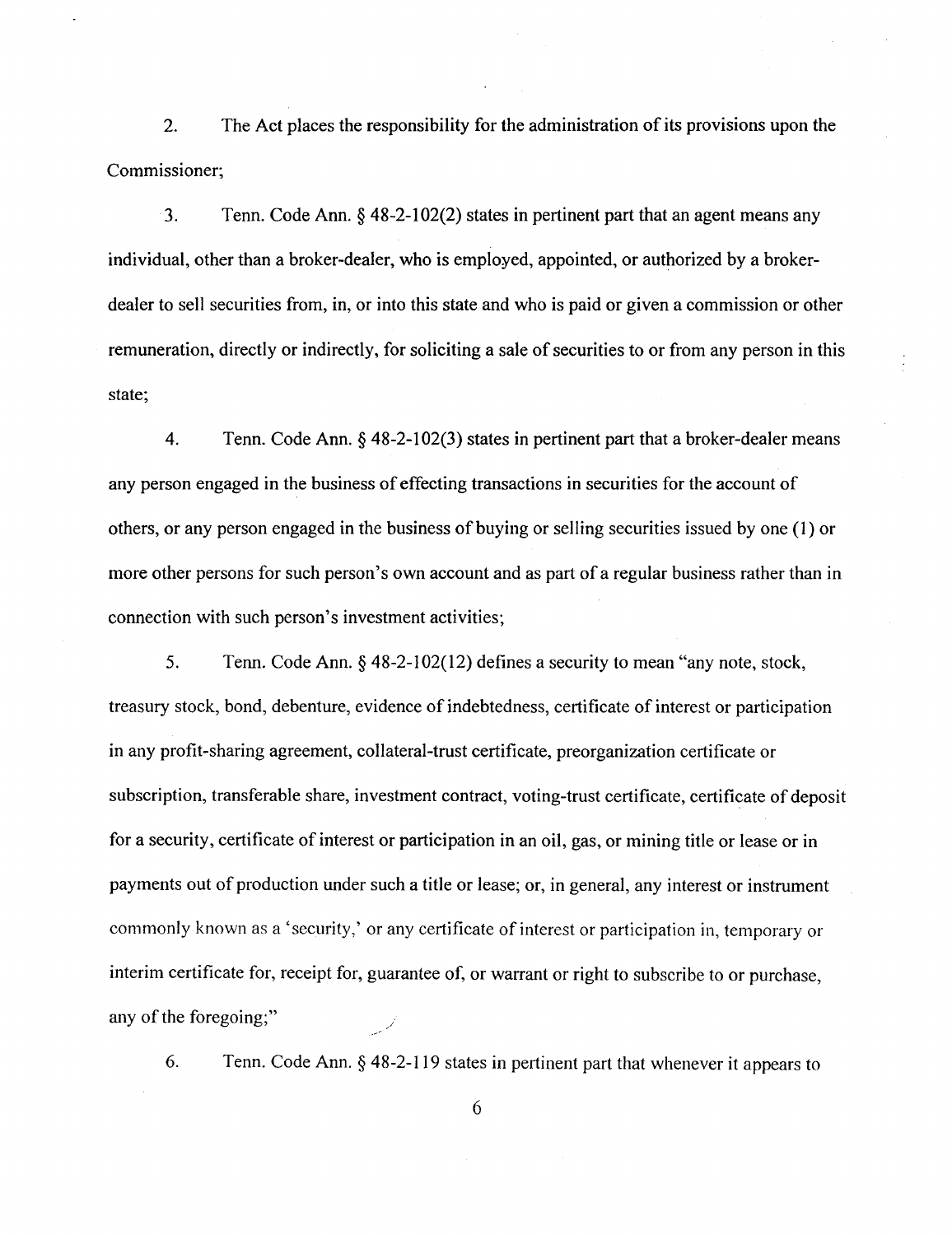the Commissioner that any person has engaged or is about to engage in any act or practice constituting a violation of any provisions of the Act or any rule or order thereunder, he may enjoin the acts or practices and enforce compliance. The Commissioner has the discretion to enforce compliance in the manner in which he sees fit;

7. The Respondents have marketed and sold securities, with the knowledge that those securities have not been properly and duly registered with the Division, in violation of Tenn. Code Ann.§ 48-2-104;

8. The Respondents did employ a device, scheme or artifice to defraud with respect to the sale of securities to numerous individuals; and did make untrue statements of material fact or omitted to state material facts necessary in order to make statements made, in light of the circumstances under which they were made, not misleading with respect to the sale of securities to numerous individuals, all in violation of Tenn. Code Ann. *§* 48-2-121.

#### IV. ORDER

Based upon the foregoing, it is hereby ORDERED that the Agreed Interim Cease and Desist Order entered by this honorable tribunal on the 26th day of June, 1998 is made permanent and it is hereby ORDERED by this honorable tribunal that the Respondents, Maven Capital Corporation, Rodd Buckle d/b/a Rodd Buckle Sports, Christopher Spintzyk, Roy Huddleston and Herb Jensen, shall permanently CEASE AND DESIST from selling unregistered securities to any person from, in or into the State of Tennessee; shall permanently CEASE AND DESIST from employing devices, schemes and artifices to defraud persons with respect to the sale of securities from in or into the State of Tennessee; shall permanently CEASE AND DESIST from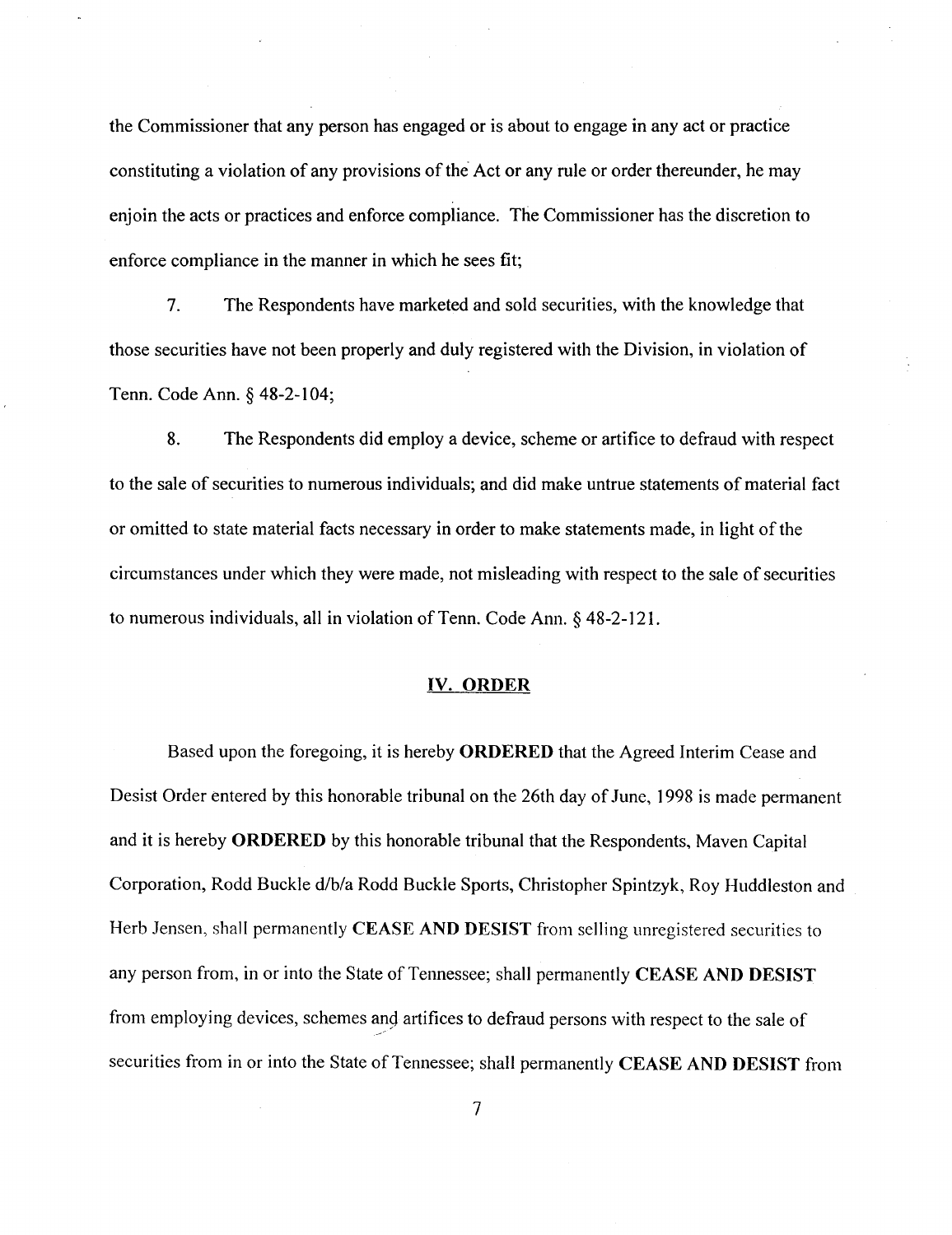making untrue statements of material fact or omitting to state material facts necessary in order to make statements made, in light of the circumstances under which they were made, not misleading with respect to the sale of securities; and shall further **CEASE AND DESIST** from otherwise violating the Tennessee Securities Act of 1980, Tenn. Code Ann. §§ 48-2-101, et seq.

## It is so **ORDERED.**

This Initial Order is **ENTERED** and **EFFECTIVE** this  $\frac{3}{2}$  day of *fancery* 2000.

The Honorable Thomas G. Stovall Administrative Judge

**FILED** in the Administrative Procedures Division, Office of the Secretary of State, on

this  $3/3$  day of  $f$  and  $y$ . 2000.

Charles C. Richard Charles C. Sullivan, II, Director

Administrative Procedures Division

*/*